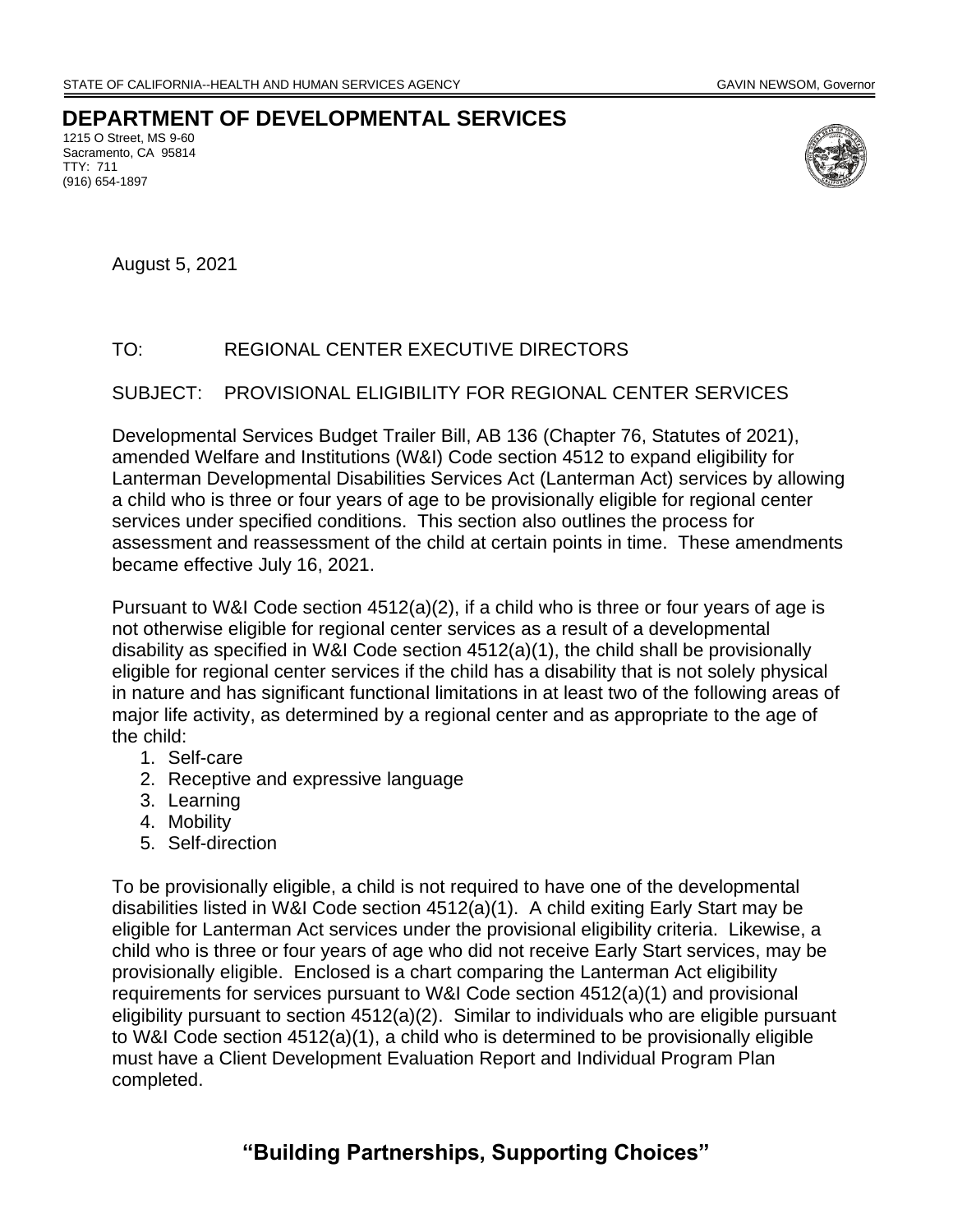Regional Center Executive Directors August 5, 2021 Page two

## **Assessment of Infants and Toddlers Receiving Early Intervention Services**

An infant or toddler receiving early intervention services from the regional center pursuant to Government Code section 95014 shall be assessed by the regional center at least 90 days prior to the date that they turn three years of age for purposes of determining their eligibility for Lanterman Act services. That assessment shall first determine if the child has a developmental disability under W&I Code section 4512(a)(1). If the regional center determines that the child does not have a developmental disability, the regional center shall determine if the child is provisionally eligible for Lanterman Act services. If the regional center determines the child does not have a developmental disability and is not provisionally eligible for Lanterman Act services, the regional center shall give adequate notice pursuant to W&I Code section 4701.

## **Assessment of Children Ages Three or Four who are Referred to the Regional Center**

A child referred to the regional center who is three or four years of age and has not received early intervention services shall be assessed pursuant to W&I Code section 4643. That assessment shall first determine if the child has a developmental disability under W&I Code section 4512(a)(1). If the regional center determines that the child does not have a developmental disability, the regional center shall determine if the child is provisionally eligible for Lanterman Act services. If the regional center determines the child does not have a developmental disability and is not provisionally eligible for Lanterman Act services, the regional center shall give adequate notice pursuant to W&I Code section 4701.

### **Reassessment of Children who are Provisionally Eligible**

A child who is provisionally eligible shall be reassessed at least 90 days before turning five years of age. The child shall meet the definition of developmental disability set forth in W&I Code section 4512(a)(1) to be eligible for ongoing regional center services at five years of age.

Regional center services for a child who was provisionally eligible and who does not meet the definition in W&I Code section 4512(a)(1) shall end when the child is five years of age. If an appeal of the finding of ineligibility is filed no later than 10 days after receipt of the notice of the proposed action, regional center services the child was receiving while provisionally eligible shall continue during the appeal process as outlined in W&I Code section 4715.